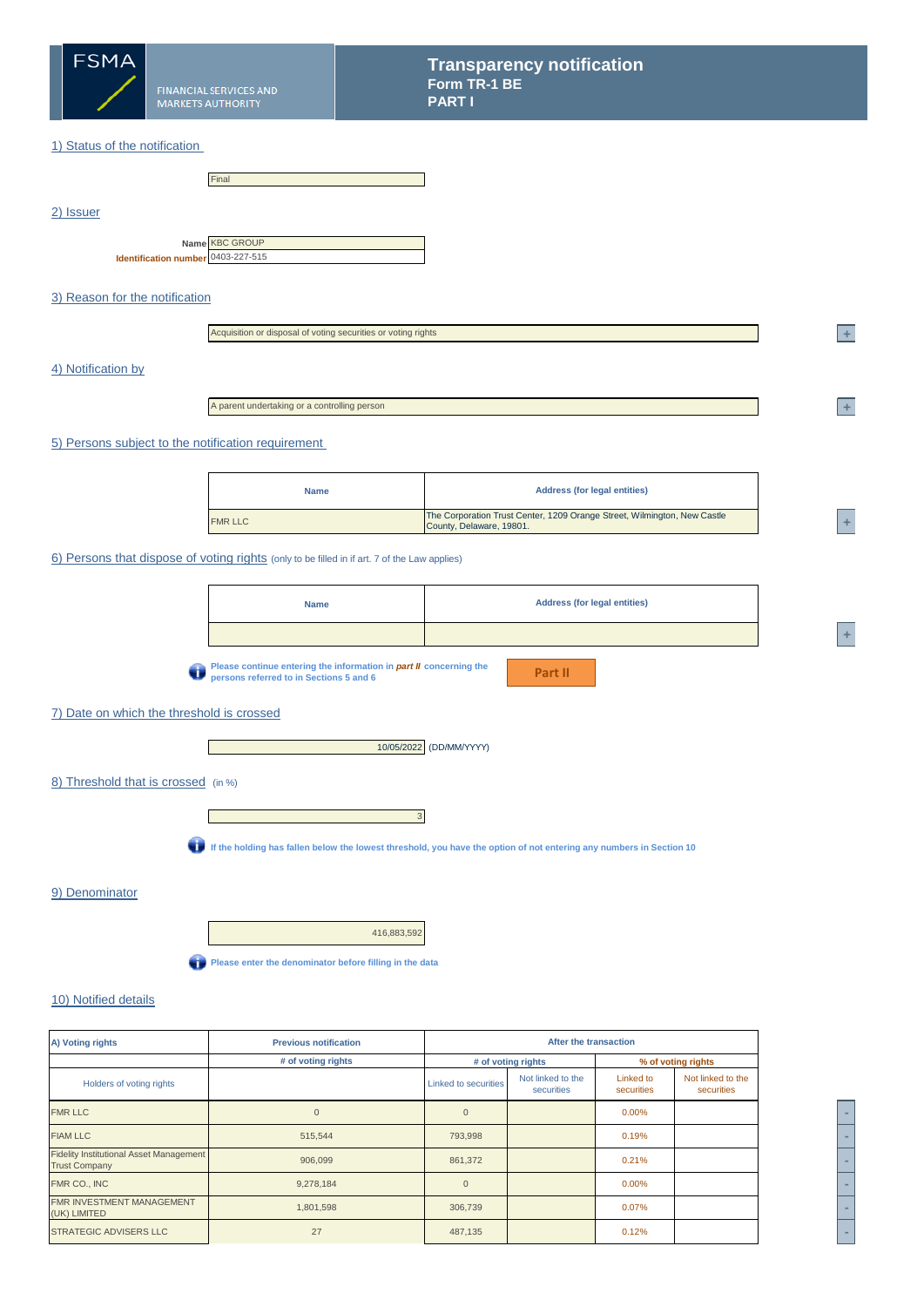|                                                                 | <b>TOTAL</b> | 11,320,400 | 2.72% | $0.00\%$ |     |
|-----------------------------------------------------------------|--------------|------------|-------|----------|-----|
| Subtotal                                                        | 12,501,452   | 11,320,400 | 2.72% |          | ÷   |
| <b>Fidelity Management Trust Company</b>                        |              | 1,087,174  | 0.26% |          |     |
| <b>Fidelity Management &amp; Research</b><br><b>Company LLC</b> |              | 7,783,982  | 1.87% |          | $-$ |

Start with "groups" of holders. Add subtotals with  $\sum$ , and then finish with the persons who are "alone".<br>For groups, start with the ultimate controlling natural person or legal entity.<br>The totals, subtotals and % will b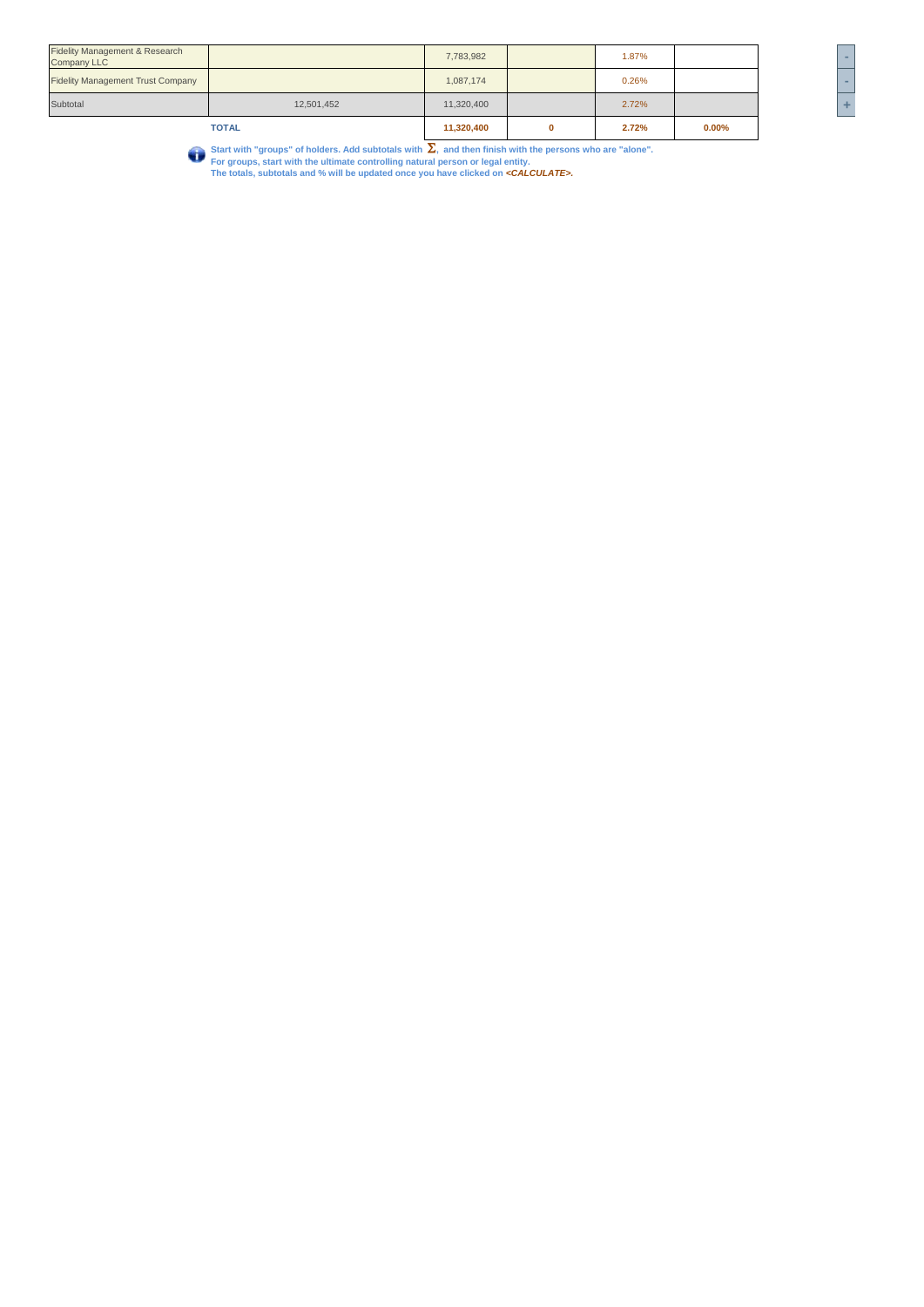| <b>B) Equivalent financial instruments</b>                      | After the transaction                                                       |                        |                                   |                                                                                    |                    |                   |   |
|-----------------------------------------------------------------|-----------------------------------------------------------------------------|------------------------|-----------------------------------|------------------------------------------------------------------------------------|--------------------|-------------------|---|
| <b>Holders of equivalent</b><br>financial instruments           | <b>Type of financial instrument</b>                                         | <b>Expiration date</b> | <b>Exercise period or</b><br>date | # of voting rights<br>that may be<br>acquired if the<br>instrument is<br>exercised | % of voting rights | <b>Settlement</b> |   |
| <b>Fidelity Management &amp; Research</b><br><b>Company LLC</b> | <b>Stock Loan</b>                                                           |                        |                                   | 2,450,000                                                                          | 0.59%              | physical          |   |
| <b>Fidelity Management Trust Company</b>                        | <b>Stock Loan</b>                                                           |                        |                                   | 55.156                                                                             | 0.01%              | physical          | ÷ |
|                                                                 | <b>TOTAL</b>                                                                |                        |                                   | 2,505,156                                                                          | 0.60%              |                   |   |
| a                                                               | The totals will be updated once you have clicked on <calculate></calculate> |                        |                                   |                                                                                    |                    |                   |   |

| TOTAL (A & B) |                  |            | # of voting rights % of voting rights |  |
|---------------|------------------|------------|---------------------------------------|--|
|               | <b>CALCULATE</b> | 13,825,556 | 3.32%                                 |  |

## 11) Full chain of controlled undertakings through which the holding is effectively held, if applicable

| FIAM LLC and Fidelity Institutional Asset Management Trust Company are controlled by FIAM Holdings LLC.                      |
|------------------------------------------------------------------------------------------------------------------------------|
| FMR Investment Management (UK) Limited is controlled by Fidelity Management & Research Company LLC.                          |
| Strategic Advisers LLC is controlled by Fidelity Advisory Holdings LLC.                                                      |
| FIAM Holdings LLC, Fidelity Management & Research Company LLC, Fidelity Management Trust Company, Fidelity Advisory Holdings |
| LLC are controlled by FMR LLC.                                                                                               |
| FMR LLC is not a controlled undertaking.                                                                                     |
| Please refer to the attached schedule for a full breakdown.                                                                  |
|                                                                                                                              |
|                                                                                                                              |
|                                                                                                                              |
|                                                                                                                              |
|                                                                                                                              |
|                                                                                                                              |
|                                                                                                                              |

### 12) In case of proxy voting for only one GM



#### 13) Additional information

The holdings attributed to the entities mentioned in heading 10 arise from holdings of various undertakings for collective investment that are managed by FIAM LLC, Fidelity Institutional Asset Management<br>Trust Company, Fid specific instructions.

Crosby LLC should no longer be aggregated with FMR LLC for the purposes of major shareholding notifications and thus has been omitted from this notification.

**Done at** Dublin, Ireland **On** 18/05/2022 (DD/MM/YYYY) **Name & capacity** Aaron Watson, Manager, Regulatory Reporting Signature **Aaron Watson**